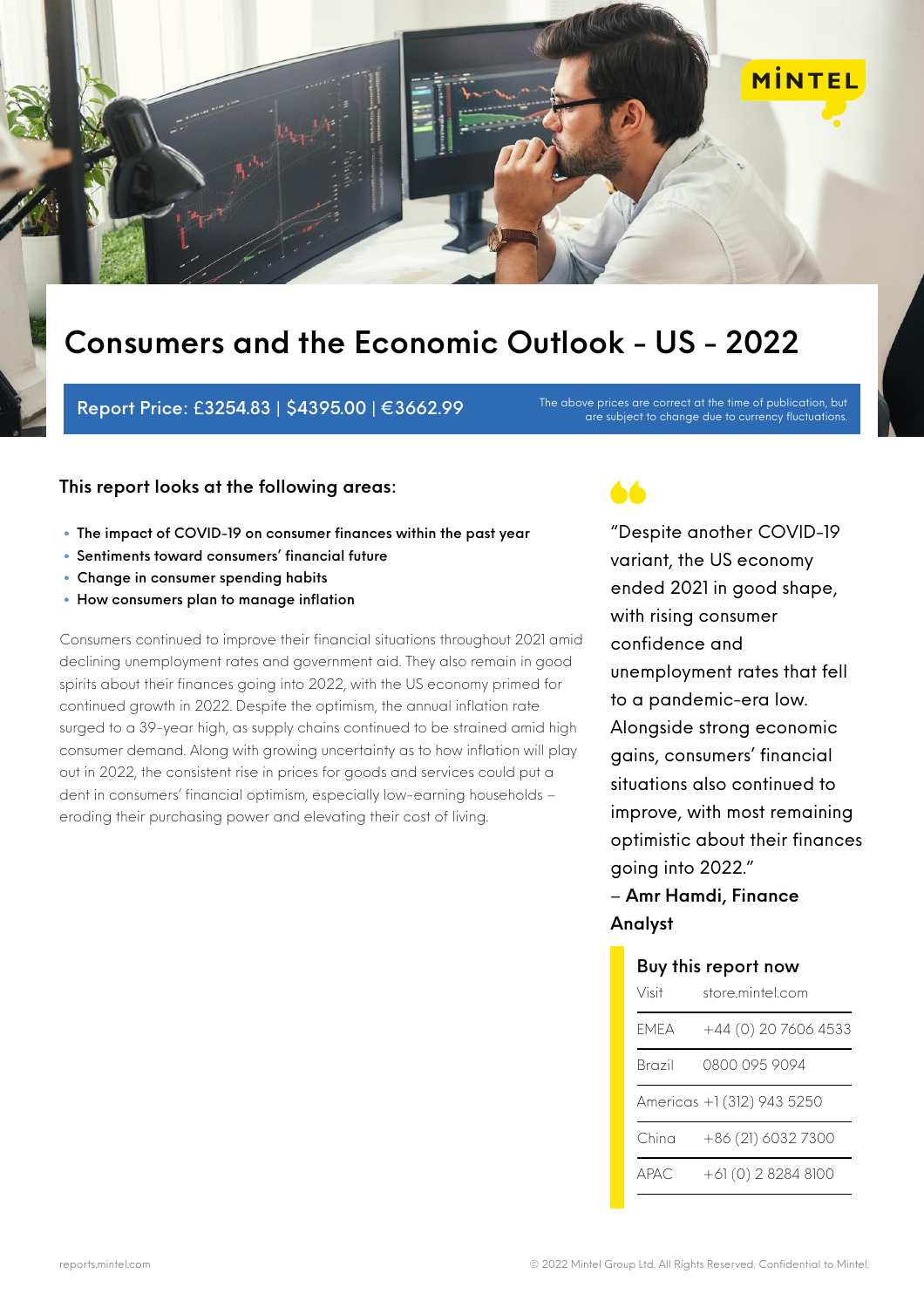Report Price: £3254.83 | \$4395.00 | €3662.99

The above prices are correct at the time of publication, but are subject to change due to currency fluctuations.

## **Table of Contents**

#### **OVERVIEW**

- **• What you need to know**
- **• Key issues covered in this Report**
- **• Definition**
- **• COVID-19: US context**
- **• Economic and other assumptions**

#### EXECUTIVE SUMMARY

- **• Top takeaways**
- **• The US economy continued to improve throughout 2021, as did the financial situations of 40% of consumers** Figure 1: Change in financial situation in the past 12 months,
- 2021 **• Despite surging inflation, consumers still plan to put their money to use**

Figure 2: Future spending behaviors, 2021 Figure 3: Klarna holiday ad, 2021 Figure 4: Amex Plan It promotional email, 2021

**• Lowering nonessential spending and discount hunting are how over half of consumers plan to combat inflation** Figure 5: Changes consumers would make due to inflation, 2021

Figure 6: Capital One Shopping email, 2021

- **• Market overview**
- **• Opportunities and challenges**
- **• Supply chain and labor shortages could undermine economic recovery going into 2022**
- **• Inflation remains key to the state of the US economy heading into 2022**

#### STATE OF THE ECONOMY

- **• Economic overview** Figure 7: Key economic indicators, 2021
- **• Unemployment fell to 4.2% as rates continue to improve month after month**
- Figure 8: Unemployment and underemployment, 2007-21
- **• Consumer sentiment rebounded in December despite inflation concerns**

Figure 9: Consumer Sentiment Index, 2007-21

**• Consumer Price Index surged to 6.8% for the 12 months ending November 2021**

### What's included

Executive Summary

Full Report PDF

Infographic Overview

Powerpoint Presentation

Interactive Databook

Previous editions

## **Did you know?**

This report is part of a series of reports, produced to provide you with a more holistic view of this market.

All Mintel 2020 reports contain specific COVID-19 related research and forecasts. The world's leading brands rely on Mintel reports for the most complete, objective and actionable market intelligence.

#### Buy this report now

| Visit  | store mintel com           |
|--------|----------------------------|
| FMFA   | +44 (0) 20 7606 4533       |
| Brazil | 0800 095 9094              |
|        | Americas +1 (312) 943 5250 |
| China  | +86 (21) 6032 7300         |
| APAC.  | $+61(0)$ 2 8284 8100       |

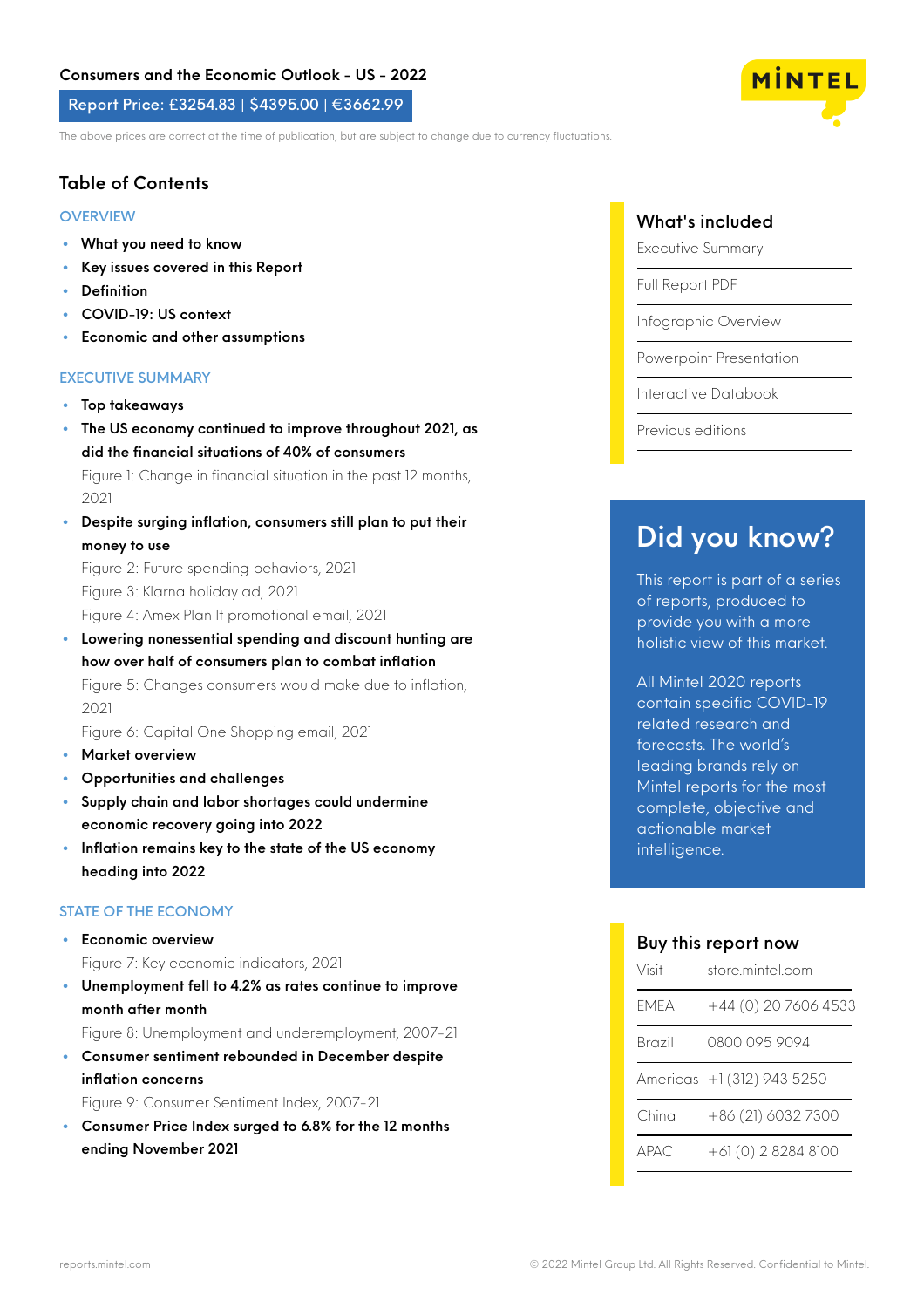#### Report Price: £3254.83 | \$4395.00 | €3662.99

The above prices are correct at the time of publication, but are subject to change due to currency fluctuations.

Figure 10: Consumer Price Index change from previous period, 2007-21

- **• Disposable personal income fell for a third straight month** Figure 11: Disposable personal income change from previous period, 2007-21
- **• Personal saving rate fell to its lowest level since December 2019**

Figure 12: Personal saving rate, seasonally adjusted, 2007-21

#### THE CONSUMER – KEY TAKEAWAYS

- **• Most are optimistic about their financial futures going into 2022**
- **• Nearly half of unemployed adults are worse off**
- **• Higher-income households added most to their savings in the past three months**

#### OPINIONS ABOUT FINANCIAL FUTURE

**• Most are optimistic about their financial futures going into 2022**

Figure 13: Opinions on financial future, 2021

**• Multiculturals remain optimistic about their finances despite bearing brunt of the pandemic**

Figure 14: Opinions on financial future, by race and ethnicity, 2021

#### CHANGE IN FINANCIAL SITUATION

- **• Four in 10 consumers are financially better off than before** Figure 15: Change in financial situation in the past 12 months,  $2021$
- **• Nearly half of unemployed adults are worse off** Figure 16: Change in financial situation in the past 12 months, by employment status, 2021

#### FINANCIAL SITUATION RECOVERY

**• More than a third of financially struggling households expect to recover within one to two years** Figure 17: Expectation for financial recovery, by financial situation, 2021

#### PAST SPENDING BEHAVIORS

**• Domestic travel saw the most gains compared to earlier in the year**

Figure 18: Past spending behaviors, 2021

## What's included

Executive Summary

Full Report PDF

Infographic Overview

Powerpoint Presentation

Interactive Databook

Previous editions

## **Did you know?**

This report is part of a series of reports, produced to provide you with a more holistic view of this market.

All Mintel 2020 reports contain specific COVID-19 related research and forecasts. The world's leading brands rely on Mintel reports for the most complete, objective and actionable market intelligence.

#### Buy this report now

| Visit                       | store mintel com           |
|-----------------------------|----------------------------|
| FMFA                        | +44 (0) 20 7606 4533       |
| Brazil                      | 0800 095 9094              |
|                             | Americas +1 (312) 943 5250 |
| China                       | +86 (21) 6032 7300         |
| $\triangle$ P $\triangle$ C | +61 (0) 2 8284 8100        |

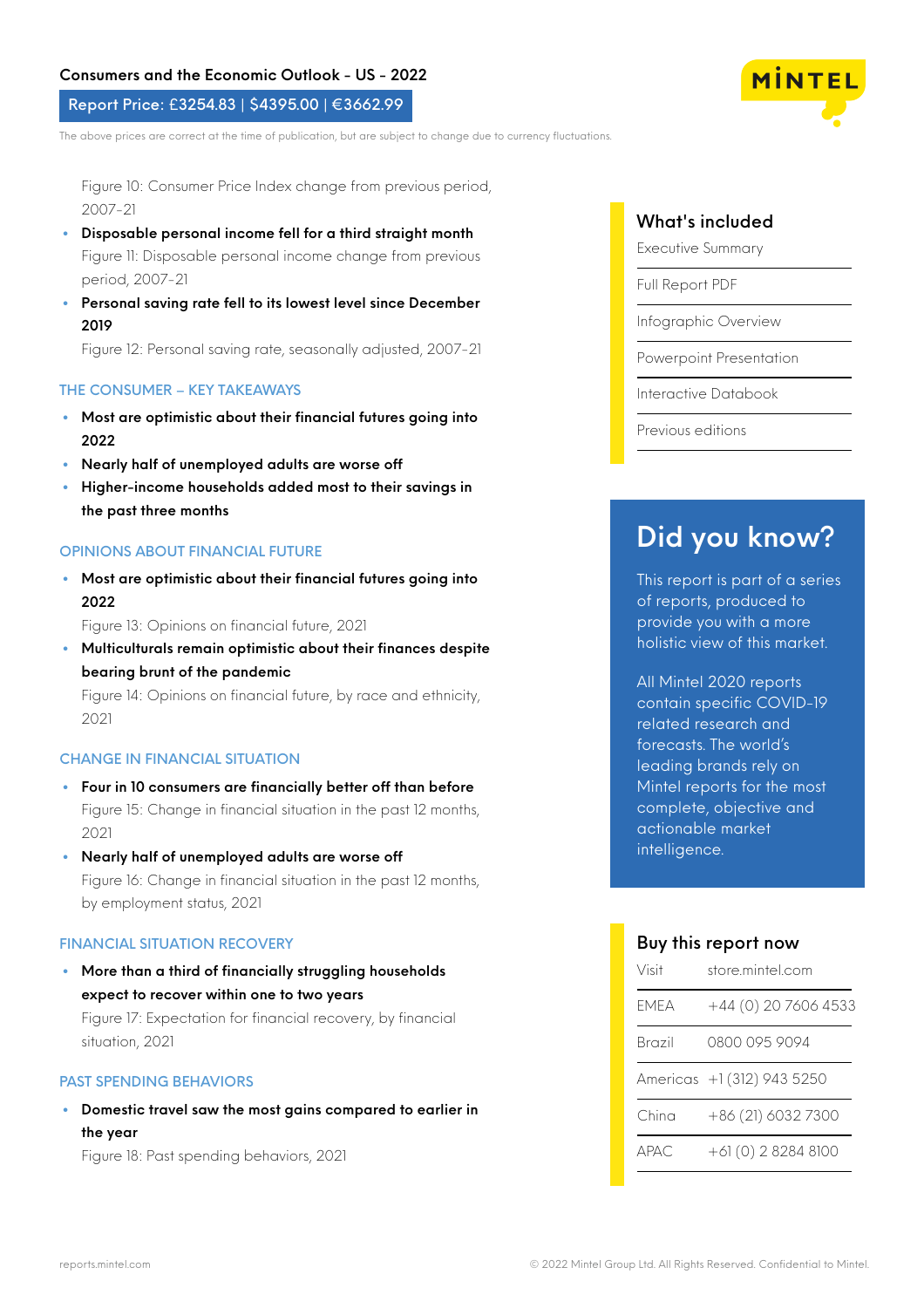#### Report Price: £3254.83 | \$4395.00 | €3662.99

The above prices are correct at the time of publication, but are subject to change due to currency fluctuations.

**• Higher-income households added most to their savings in the past three months**

Figure 19: Top three past spending behaviors, by income level, 2021

#### FUTURE SPENDING BEHAVIORS

**• Consumers show appetite for spending amid holiday season** Figure 20: Future spending behaviors, 2021

#### CHANGES CONSUMERS WOULD MAKE DUE TO INFLATION

- **• Over half would cut back on nonessential spending and seek out more discounts due to inflation** Figure 21: Changes consumers would make due to inflation, 2021
- **• Gen Zs and Millennials most likely to purchase more using credit amid rising inflation**

Figure 22: Changes consumers would make due to inflation, by generation, 2021

#### NONESSENTIAL CATEGORIES CONSUMERS WOULD CUT BACK SPENDING ON

**• Dining out, entertainment the top two nonessential categories most would cut back spending on** Figure 23: Nonessential categories consumers would cut back spending on, 2021

#### APPENDIX – DATA SOURCES AND ABBREVIATIONS

- **• Data sources**
- **• Consumer survey data**
- **• Marketing creative**
- **• Abbreviations and terms**
- **• Abbreviations**
- **• Terms**

## What's included

Executive Summary

Full Report PDF

Infographic Overview

Powerpoint Presentation

Interactive Databook

Previous editions

## **Did you know?**

This report is part of a series of reports, produced to provide you with a more holistic view of this market.

All Mintel 2020 reports contain specific COVID-19 related research and forecasts. The world's leading brands rely on Mintel reports for the most complete, objective and actionable market intelligence.

#### Buy this report now

| Visit                       | store mintel com           |
|-----------------------------|----------------------------|
| FMFA                        | +44 (0) 20 7606 4533       |
| Brazil                      | 0800 095 9094              |
|                             | Americas +1 (312) 943 5250 |
| China                       | +86 (21) 6032 7300         |
| $\triangle$ P $\triangle$ C | +61 (0) 2 8284 8100        |